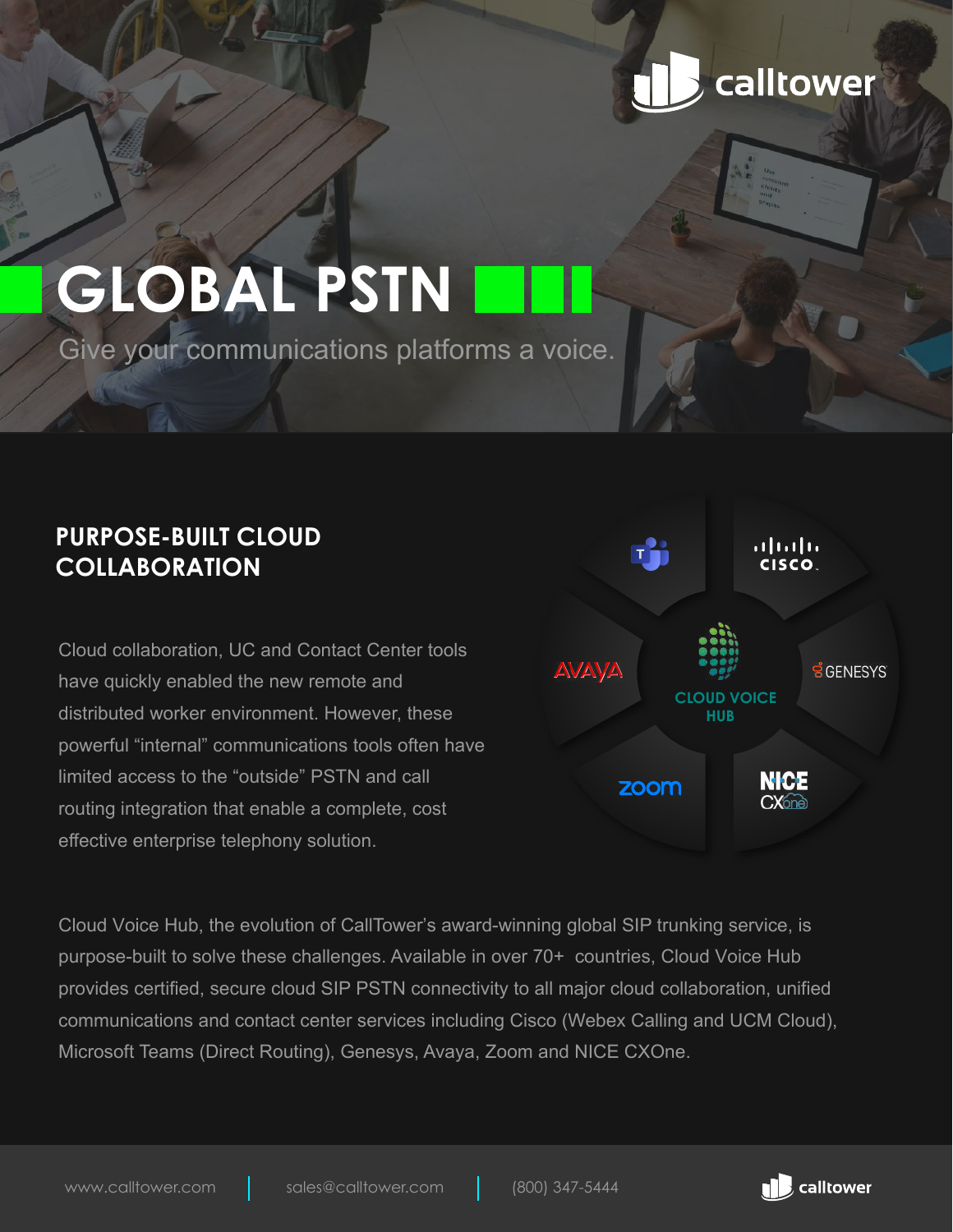## **ENTERPRISE BENEFITS:**

Multi-platform on-net coordinated calling

Consolidate local PSTN in the Americas, EMEA and APAC

Single source, certified provider and PSTN management

CallTower Cloud SBCs eliminate need for customer SBCs

Zero-Outage, Globally Redundant Enterprise Service

## **KEY FEATURES:**



#### **Global PSTN Coverage for Collaboration, UC and Contact Centers Platforms**

Consolidate local PSTN in the Americas, EMEA and APAC with local DID numbers and number portability in over 70 countries worldwide and fully integrated and certified with major collaboration providers including Cisco, Microsoft, Genesys, Avaya, Zoom and NICE InContact.



#### **Multiple Platform Integration and Migration Flexibility**

Whether you have a single platform requiring certified cloud PSTN or multiple platforms requiring certified cloud PSTN and on-net calling capability, CallTower's Cloud Voice Hub has you covered. CallTower integrates disparate platforms with certified, cloud-based SBC on-net call routing which greatly simplifies management, reduces cost and enables more flexible migration strategies.



#### **Complete PSTN Service Features**

Cloud Voice Hub provides complete local PSTN capabilities including local, long distance, on-net calling, toll-free, directory assistance, caller ID and emergency services.



#### **Certified Solutions Ensuring Performance**

CallTower has certified its global PSTN infrastructure and networks with major collaboration providers including Cisco (Webex Calling and UCM Cloud), Microsoft Teams Direct Routing, Genesys, Avaya, Zoom and NICE InContact. Cloud Voice Hub combines these world-class collaboration tools with our world-class SIP PSTN services to provide a complete communications solution to meet the most challenging customer requirements.

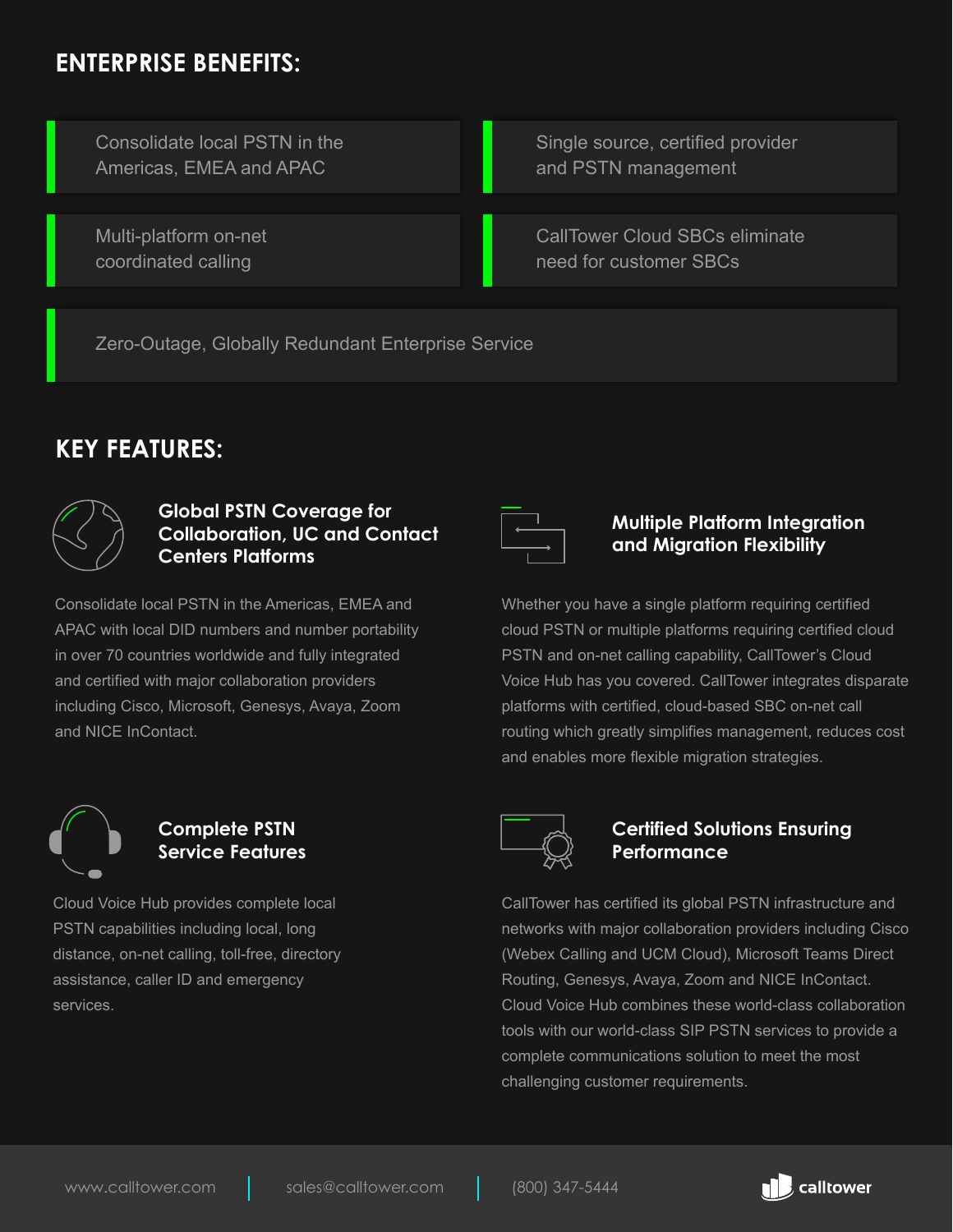## **CLOUD VOICE HUB CERTIFIED INTEGRATIONS:**



Enable full native PSTN voice capability to over 70+ countries for Microsoft Teams as an alternative to Microsoft calling plans and without the need for premise hardware.

Direct Routing utilizes CallTower's Microsoft Certified Session Border Controllers (SBCs) to deliver natively-connected, secure cloud voice in over 70+ countries. Connection from Microsoft Teams to our network is via a secure IP connection and is delivered as an end-to-end service with quality, geo-redundancy and high-availability. [Discover Direct Routing](https://www.calltower.com/microsoft-teams-direct-routing/)



CallTower is Cisco's only certified global Cloud Connected PSTN Provider(CCPP) offering SIP Trunk services to Cisco UCM Cloud. UCM Cloud is hosted in Cisco's Webex data centers across the globe and offers the familiar CUCM design flexibility, features and user experience providing an ideal migration path to the cloud for enterprise customers. CallTower integrates its global dedicated, redundant infrastructure natively with Cisco to provide secure, QoS-based PSTN in over 70+ countries. [Discover Cisco UCM](https://www.calltower.com/cisco-uc/)

- Certified Webex Calling PSTN coverage in over 70+ countries covering Americas, EMEA and APAC.  $\blacksquare$
- ×. Seamless management via CUCM.
- Dedicated, redundant global infrastructure for secure, QoS-based calling. п.
- Consolidation of multiple country/market PSTN into centralized billing and management. ٠
- ٠ Global DID/DDI phone number availability.
- ٠ In-country Call Termination with CLID and Special-Digits Localization.
- ٠ Emergency services support.